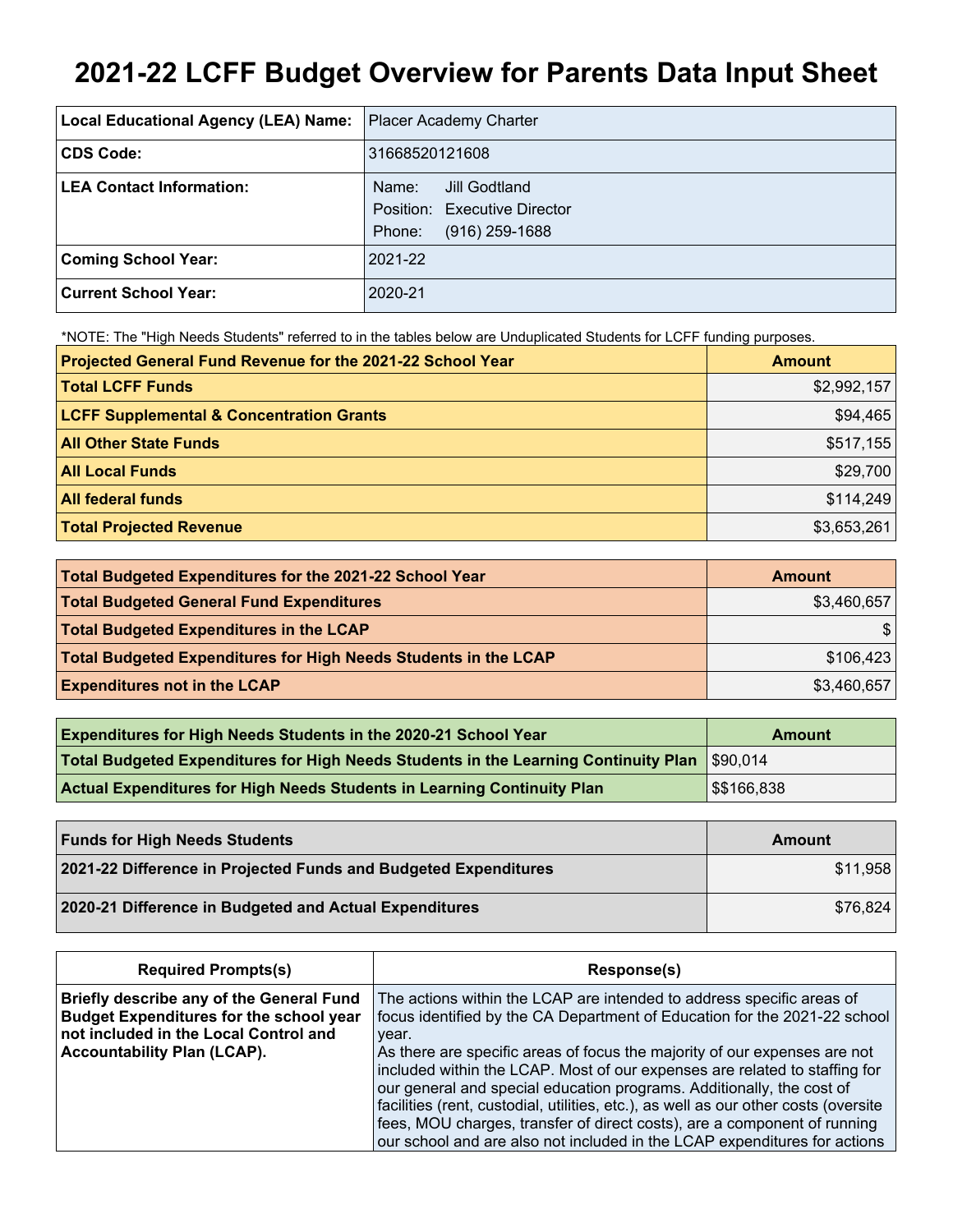|  | and services to increase or improve services for high needs students in<br>2021-22. |
|--|-------------------------------------------------------------------------------------|
|--|-------------------------------------------------------------------------------------|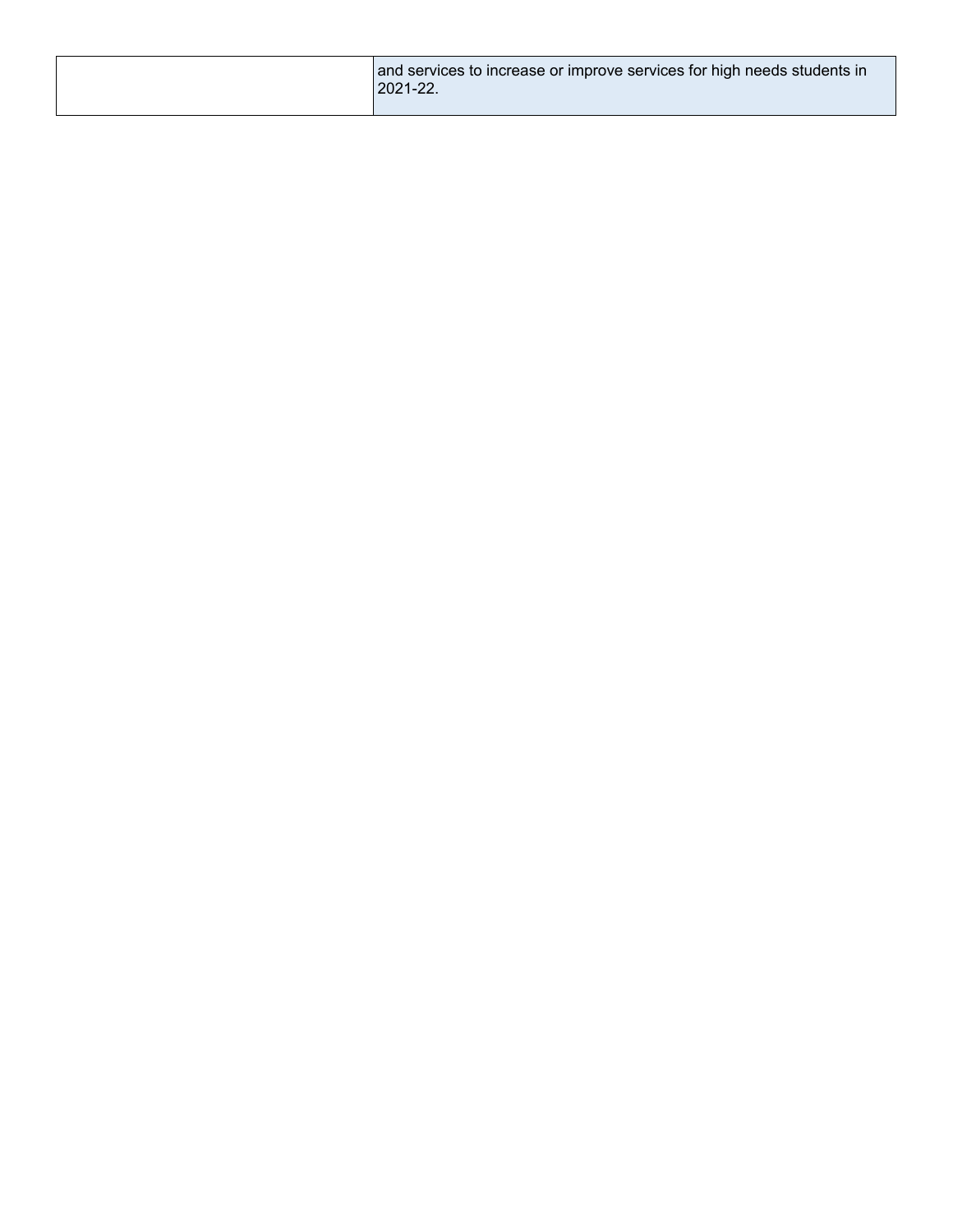## **LCFF Budget Overview for Parents**

Local Educational Agency (LEA) Name: Placer Academy Charter CDS Code: 31668520121608 School Year: 2021-22 LEA contact information: Jill Godtland Executive Director (916) 259-1688

School districts receive funding from different sources: state funds under the Local Control Funding Formula (LCFF), other state funds, local funds, and federal funds. LCFF funds include a base level of funding for all LEAs and extra funding - called "supplemental and concentration" grants - to LEAs based on the enrollment of high needs students (foster youth, English learners, and low-income students).



This chart shows the total general purpose revenue Placer Academy Charter expects to receive in the coming year from all sources.

The total revenue projected for Placer Academy Charter is \$3,653,261, of which \$2,992,157 is Local Control Funding Formula (LCFF), \$517,155 is other state funds, \$29,700 is local funds, and \$114,249 is federal funds. Of the \$2,992,157 in LCFF Funds, \$94,465 is generated based on the enrollment of high needs students (foster youth, English learner, and low-income students).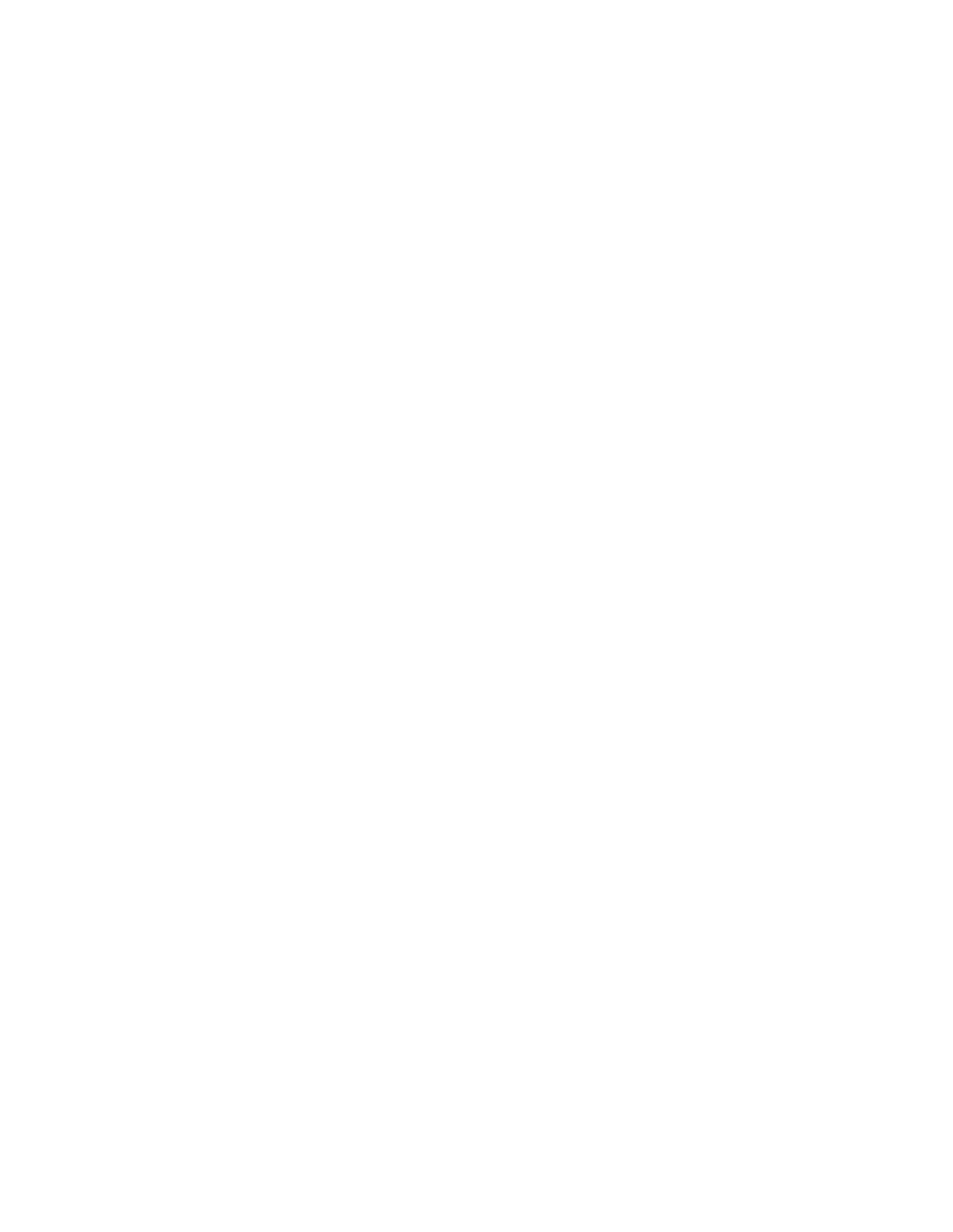### **LCFF Budget Overview for Parents**

The LCFF gives school districts more flexibility in deciding how to use state funds. In exchange, school districts must work with parents, educators, students, and the community to develop a Local Control and Accountability Plan (LCAP) that shows how they will use these funds to serve students.



This chart provides a quick summary of how much Placer Academy Charter plans to spend for 2021-22. It shows how much of the total is tied to planned actions and services in the LCAP.

Placer Academy Charter plans to spend \$3,460,657 for the 2021-22 school year. Of that amount, \$ is tied to actions/services in the LCAP and \$3,460,657 is not included in the LCAP. The budgeted expenditures that are not included in the LCAP will be used for the following:

The actions within the LCAP are intended to address specific areas of focus identified by the CA Department of Education for the 2021-22 school year.

As there are specific areas of focus the majority of our expenses are not included within the LCAP. Most of our expenses are related to staffing for our general and special education programs. Additionally, the cost of facilities (rent, custodial, utilities, etc.), as well as our other costs (oversite fees, MOU charges, transfer of direct costs), are a component of running our school and are also not included in the LCAP expenditures for actions and services to increase or improve services for high needs students in 2021- 22.

#### Increased or Improved Services for High Needs Students in the LCAP for the 2021-22 School Year

In 2021-22, Placer Academy Charter is projecting it will receive \$94,465 based on the enrollment of foster youth, English learner, and low-income students. Placer Academy Charter must describe how it intends to increase or improve services for high needs students in the LCAP. Placer Academy Charter plans to spend \$106,423 towards meeting this requirement, as described in the LCAP.